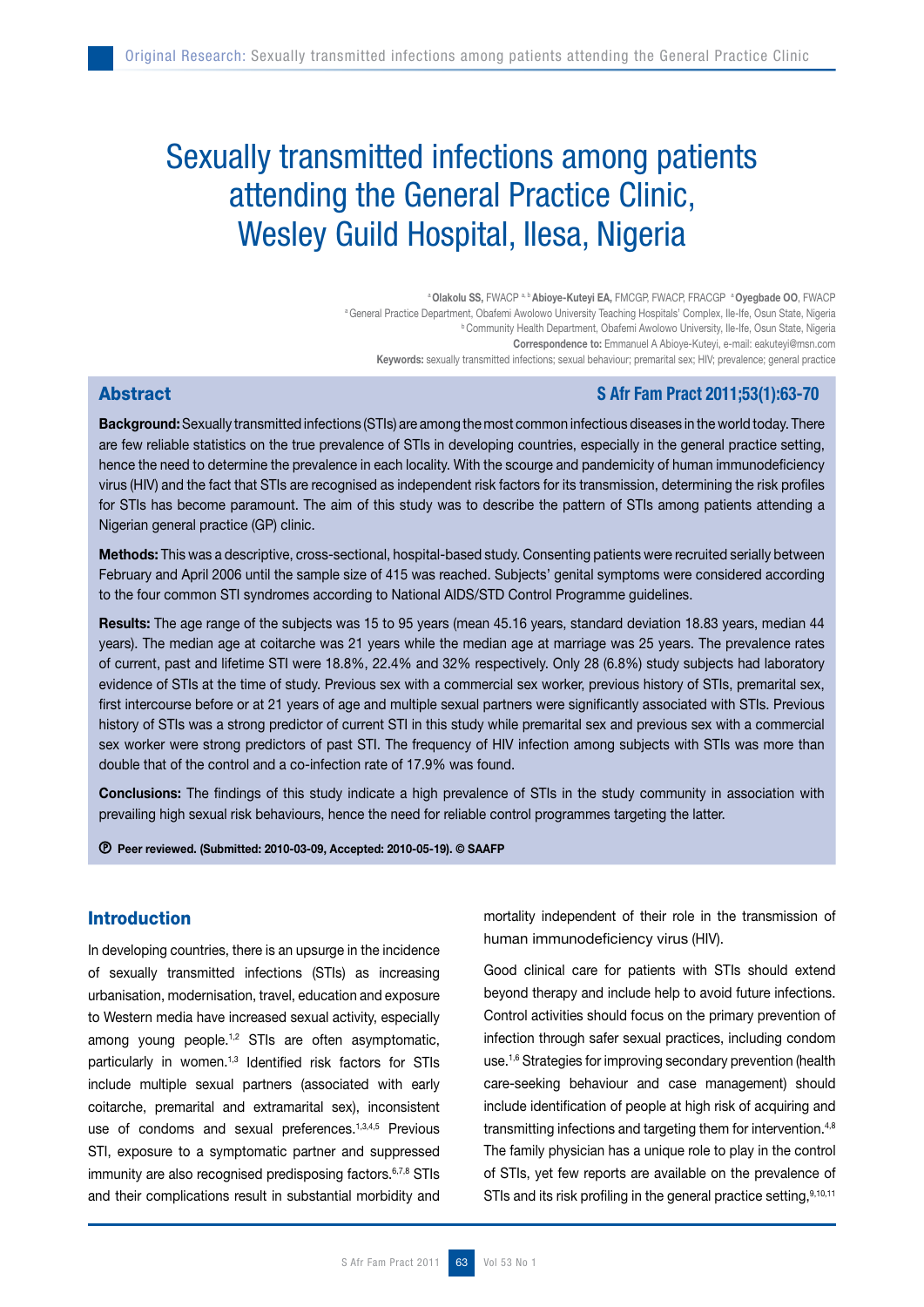especially in developing countries. This study therefore set out to describe the pattern of STIs in a general practice clinic in south-western Nigeria with the specific objectives to determine the prevalence and identify the sexual behaviours associated with STI in the study population.

### Subjects and methods

This was a descriptive, cross-sectional, hospital-based study of the prevalence of STIs and risk factors among patients attending the General Practice (GP) Clinic of the Wesley Guild Hospital in Ilesa, situated in south-western Nigeria. The target population for this study consisted of all registered patients that presented at the GP clinic within the three-month period February to April 2006. The GP clinic serves people aged 15 years and older. An average of 300 patients is seen in this clinic weekly and about 15 000 patients are seen annually. Patients present to the clinic for various reasons, ranging from medical check-up to illness. Patients other than those on follow-up are assigned to doctors by practice nurses in a systematic manner as they arrive. A total of 415 consenting patients attended by the first author were recruited serially for the study. The patients' complaints were first attended to. Detailed history of genital symptoms, age of coitarche, age at marriage, history of premarital sex, extramarital sex, use of condom, previous STIs, number of sexual partners and previous sex with commercial sex workers (CSWs) was obtained from consenting patients with the aid of a pre-tested intervieweradministered questionnaire. Genital examination was then performed and urethral, vaginal and endocervical swabs were taken as the case may be for microscopy, culture and sensitivity. The specimens were processed in the on-site hospital laboratory using standard methods.

Subjects' genital complaints were considered according to the four common STI syndromes defined by the National AIDS and STD Control Programme flow charts. Male subjects that presented with urethral discharge and/or painful urination were considered to have urethritis. They all had urethral swabs taken for microbiological examination. Subjects in this group who had no improvement after seven days of treatment for urethritis or those who had laboratory evidence of trichomonas infection were treated for trichomoniasis. Female subjects with abnormal vaginal discharge who met the criteria in Box 1 were diagnosed with cervicitis. Abnormal vaginal discharge that did not fit these criteria was regarded as vaginitis. Subjects with abnormal vaginal discharge also had vaginal and endocervical swabs taken for microbiological examination. Further differentiation based on the characteristics of the abnormal vaginal discharge into candidiasis, bacteria vaginosis and trichomoniasis was also done. Subjects with thin, homogenous, malodorous white to grey vaginal

discharge adherent to the vaginal mucosa and pruritus were diagnosed with bacterial vaginosis. Subjects with itchy, thick, odourless, white (cheese-like) vaginal discharge with or without erythema of the labia, vulva and vagina were diagnosed with candidiasis, while subjects with yellowish, whitish or greenish discharge with or without pruritus were diagnosed with trichomoniasis.<sup>3</sup> Female subjects with lower abdominal pain were treated for pelvic inflammatory disease (PID) if the criteria in Box 2 were met.

## Box 1:

- Criteria for diagnosing cervicitis
- Abnormal vaginal discharge and
- Urethral discharge in male partner or at least two of the following:
	- unmarried
	- age < 21 years and sexually active
	- ≥ 2 sexual partners in last 12 months
	- new sexual partner in last 3 months

#### Box 2:

#### Criteria for diagnosing pelvic inflammatory disease

- Lower abdominal pain and
- One of the following:
	- positive cervical excitation test
	- vaginal discharge
	- urethral discharge in male partner
	- dyspareunia
	- temperature > 38 °C

Those subjects with genital sores or ulcers were treated for genital ulcer disease (GUD). Further clinical differentiation of genital ulcers into chancroid, syphilitic chancre and herpes was based on unilateral painful ulcer or papule on the genital organ with inflammatory inguinal adenopathy for chancroid, and group of painful blisters for herpes. Subjects with GUD or past history of genital sores, excoriation and warts had the Venereal Disease Research Laboratory (VDRL) test for syphilis. All the subjects that had the VDRL test and/ or laboratory evidence of STI had pre-test counselling and were tested for retroviral infection using the enzyme linked immuno-sorbent assay (ELISA) method. The same number of subjects matched for age and sex among those who did not have STI were also tested for retroviral infection after pre-test counselling. A capillary blood sample was used for the retroviral test, which was performed as an office procedure. Positive ELISA test results were confirmed by Western blot. The HIV-positive subjects were referred after post-test counselling to the Haematology Unit for further management. At the Haematology Unit, further investigations included viral load, CD4 and CD8, and free antiretroviral drugs were provided when indicated. Those subjects with STI were educated on STI and the use of condoms, and were encouraged to adhere to treatment. They were also asked to inform their partners to seek medical treatment.

Study subjects were assessed for STI from three perspectives, namely current STI, past STI and lifetime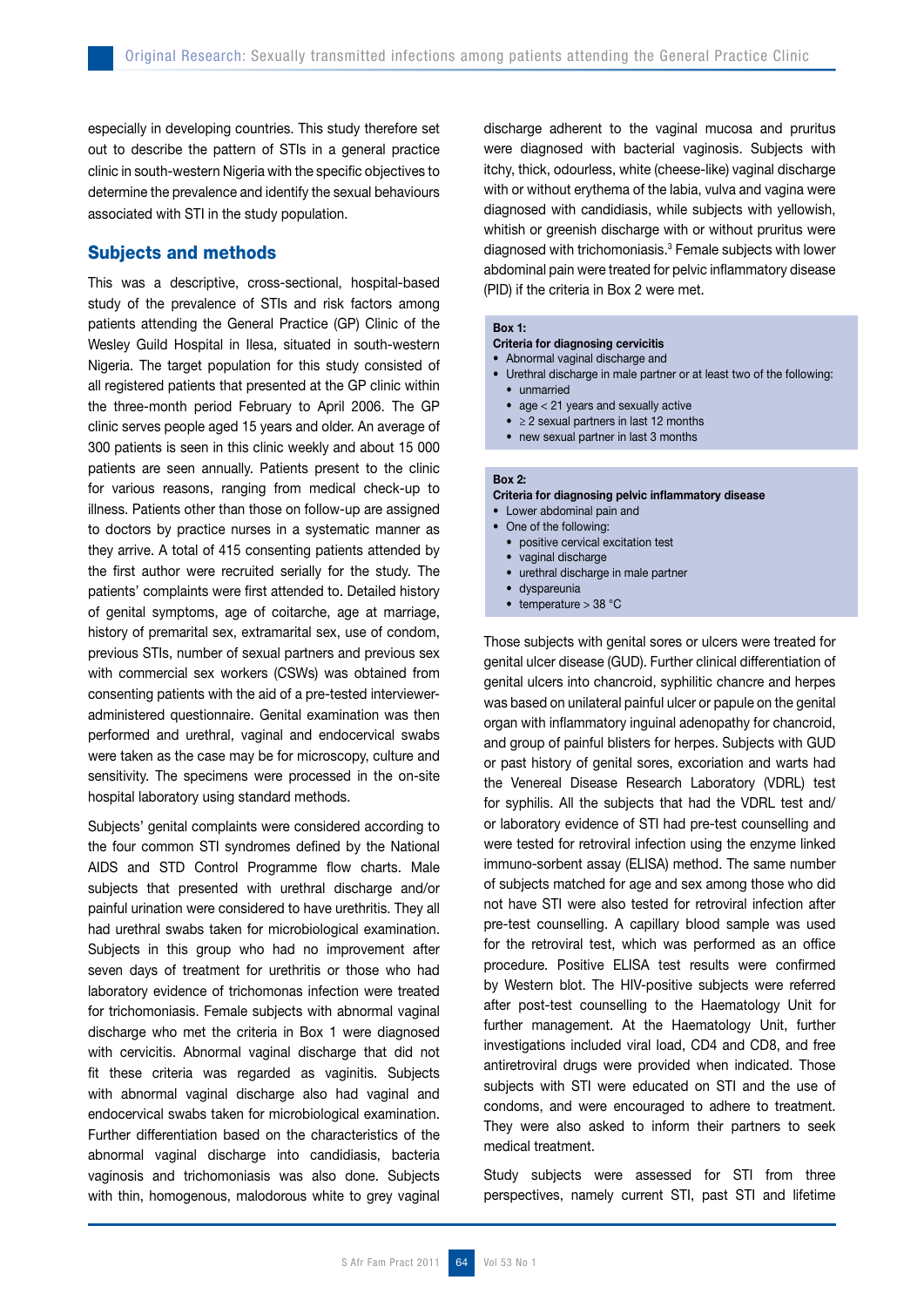STI. Current STI represents presence of STI at the period of study, while past STI refers to a history of ever having a previous STI which had resolved before recruitment for the study. Lifetime STI refers to the occurrence of STI whether in the past or at the time of study. Co-infection rate of STI/HIV was determined as the percentage of subjects with both STI and HIV infections among the subjects with GUD and/or laboratory evidence of STI.<sup>5</sup> Females who had not had sexual intercourse and therefore were not be considered appropriate for vaginal examination without clinical indication were excluded from the study. Females who had vaginal bleeding were also excluded from the study. All data collected were fed into a computer using the SPSS for Windows software version 11. Simple descriptive, bivariate and multivariate analyses were performed. Relative frequencies, mean, median, mode and prevalence of STIs were determined. Odds ratio, 95% confidence interval, chi square and p-value were calculated as appropriate to determine the associated risk factors for STIs. The level of significance was set at  $p \le 0.05$ . The significantly associated risk factors were put through linear regression to determine the predictors of acquisition of STIs.

# **Results**

The age range of the subjects was 15 to 95 years (mean 45.16 years, standard deviation 18.83 years, median 44 years). The median age at coitarche was 21 years while the median age at marriage was 25 years. The sociodemographic characteristics of the subjects are presented in Table I.

| Table I: Socio-demographic distribution of the study subjects (n = 415) |  |  |  |  |  |  |
|-------------------------------------------------------------------------|--|--|--|--|--|--|
|-------------------------------------------------------------------------|--|--|--|--|--|--|

| <b>Characteristics</b>                                                       | $n$ (%)                                            |
|------------------------------------------------------------------------------|----------------------------------------------------|
| Age group<br>$15-24$ years<br>$25 - 34$ years<br>35-44 years<br>$> 44$ years | 56 (13.5)<br>96 (23.1)<br>61(14.7)<br>202 (48.7)   |
| <b>Sex</b><br>Male<br>Female                                                 | 140 (33.7)<br>275 (66.3)                           |
| <b>Marital status</b><br>Single<br>Married<br>Widowed<br>Separated           | 86 (20.7)<br>267 (64.3)<br>58 (14.0)<br>4(1.0)     |
| <b>Employment status</b><br>Paid employment<br>Self-employed<br>Unemployed   | 83 (20.0)<br>248 (59.8)<br>84 (20.2)               |
| <b>Education</b><br>No formal education<br>Primary<br>Secondary<br>Tertiary  | 146 (35.2)<br>119 (28.7)<br>74 (17.8)<br>76 (18.3) |
| Religion<br>Christian<br><b>Muslim</b>                                       | 359 (86.5)<br>56 (13.5)                            |

Table I shows that the majority of study subjects were 45 years or older, female, married, self-employed, belonged to the Christian faith and had at least primary education.

Figure 1 shows that the prevalence of current STI among study subjects was 18.8%. Among female and male subjects, 57 (20.7%) and 21 (15%) respectively had current STI.



Figure 1: Prevalence of STI among study subjects (%)

#### Laboratory report

Only 28 (6.8%) study subjects had laboratory confirmation of STIs; 22 (5.3%) of the study subjects had candidiasis while six (1.5%) had trichomoniasis. There was no subject with neisseria gonorrhea or syphilis. There were no laboratory resources to establish the diagnosis of chlamydia, herpes and lymphogranuloma venereum. Eighteen (81.8%) and two (33.3%) of the study subjects with laboratory diagnosis of candidiasis and trichomoniasis, respectively, were correctly identified on clinical grounds.



Figure 2: Distribution of STI syndromes among study subjects



Figure 3: Distribution of subjects with genital infections by clinical diagnosis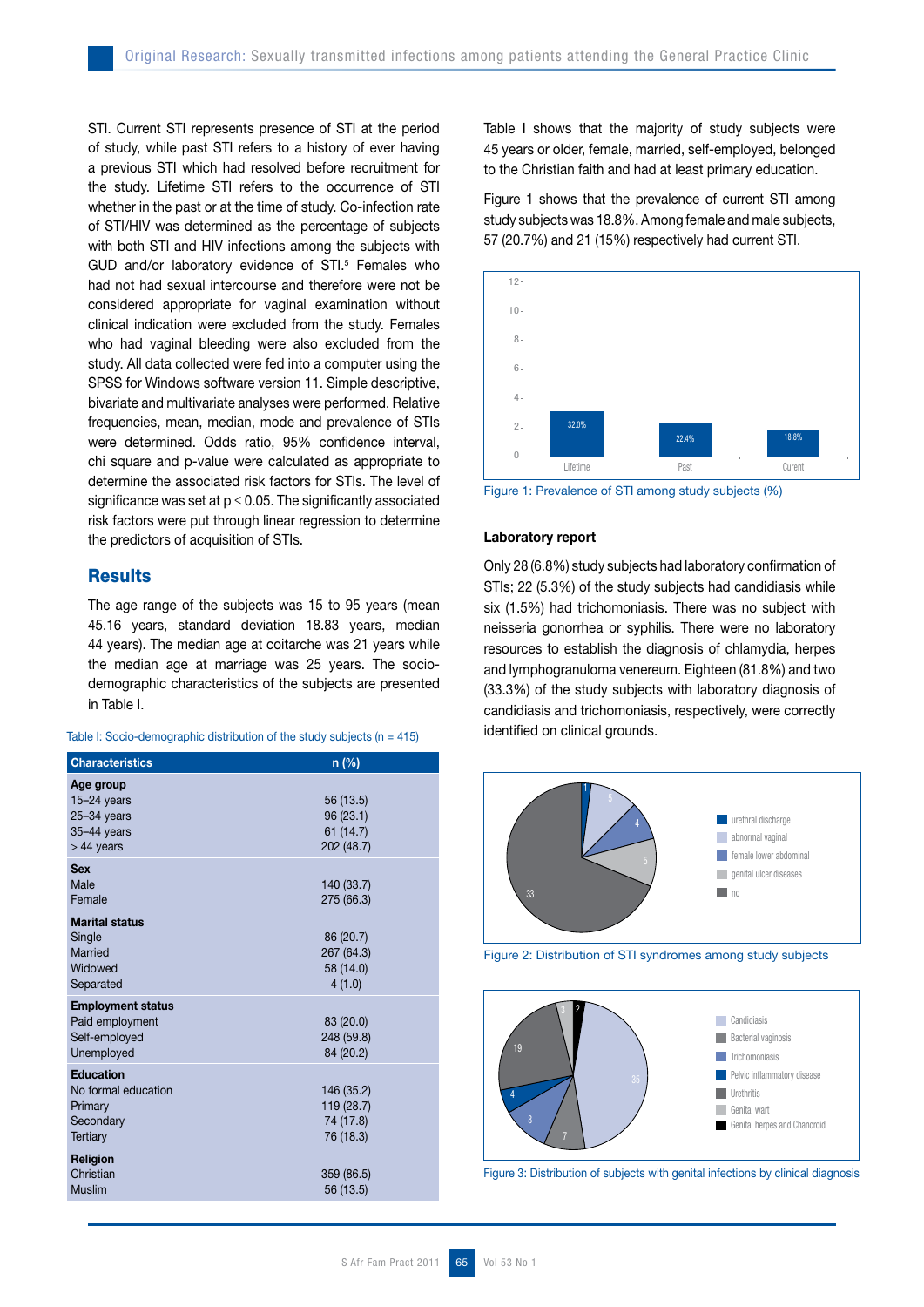Figure 2 shows that 50 (12.0%) of the study subjects had abnormal vaginal discharge while only four (1.0%) females had lower abdominal pain.

Figure 3 shows that the majority (44.9%) of the study subjects with genital infections had candidiasis. It also shows that only one subject each had genital herpes and chancroid.

Table II shows that previous sex with a CSW and previous history of STI were significantly associated with current STI.

Table III shows that having premarital sex, previous sex with a CSW, first intercourse before/at 21 years of age and multiple sexual partners were significantly associated with past STI.

#### Table II: Distribution of current STI by risk factors for STI among study subjects

| <b>Characteristics</b>                                    | <b>Current STI</b><br><b>Yes</b> | <b>No</b>                | $X^2$  | df           | (p-value) | OR,    | 95% CI          |
|-----------------------------------------------------------|----------------------------------|--------------------------|--------|--------------|-----------|--------|-----------------|
| <b>Currently married</b><br>Yes<br><b>No</b>              | 46 (17.2)<br>32(21.6)            | 337 (81.2)<br>116 (78.4) | 1.204  | $\mathbf{1}$ | (0.273)   | 1.325, | $0.801 - 2.194$ |
| Age at marriage<br>$\leq$ 25 years<br>$> 25$ years        | 38 (18.5)<br>19(15.3)            | 167 (81.5)<br>105(84.7)  | 0.557  | $\mathbf{1}$ | (0.455)   | 1.257, | 0.688-2.297     |
| <b>Premarital sex</b><br>Yes<br><b>No</b>                 | 47 (20.3)<br>31(16.9)            | 185 (79.7)<br>152(83.1)  | 0.738  | $\mathbf{1}$ | (0.390)   | 1.246, | 0.754-2.057     |
| <b>Extramarital sex</b><br><b>Yes</b><br><b>No</b>        | 11(22.0)<br>46 (16.5)            | 39 (78.0)<br>233(83.5)   | 0.900  | $\mathbf{1}$ | (0.343)   | 1.429, | 0.682-2.995     |
| <b>Previous sex with CSW</b><br>Yes<br><b>No</b>          | 6(40.0)<br>69 (18.1)             | 9(60.0)<br>313(81.9)     | 4.533  | $\mathbf{1}$ | (0.033)   | 3.024, | 1.042-8.776     |
| <b>Previous history of STI</b><br><b>Yes</b><br><b>No</b> | 35 (37.6)<br>43 (13.4)           | 58 (62.4)<br>279 (86.6)  | 27.872 | 1            | (0.001)   | 3.915. | 2.309-6.641     |
| Age at coitarche<br>$\leq$ 21 years<br>$> 21$ years       | 42 (19.9)<br>33(17.7)            | 169(80.1)<br>153 (82.3)  | 0.302  | $\mathbf{1}$ | (0.583)   | 1.152, | $0.695 - 1.911$ |
| Lifetime no of partners<br>>1                             | 27(19.7)<br>48 (18.5)            | 110(80.3)<br>212(81.5)   | 0.091  | $\mathbf{1}$ | (0.763)   | 1.081, | $0.620 - 1.890$ |
| <b>Consistent use of condom</b><br>Yes<br><b>No</b>       | 1(7.7)<br>74 (19.3)              | 12(92.3)<br>310 (80.7)   | 1.100  | $\mathbf{1}$ | (0.294)   | 0.358, | $0.045 - 2.727$ |

#### Table III: Distribution of past STI by risk factors for STI among study subjects

| <b>Characteristics</b>                              | <b>Past STI</b><br><b>Yes</b> | <b>No</b>                | $X^2$  | df           | (p-value) | OR,    | 95% CI          |
|-----------------------------------------------------|-------------------------------|--------------------------|--------|--------------|-----------|--------|-----------------|
| <b>Currently married</b><br><b>Yes</b><br><b>No</b> | 65 (24.3)<br>28 (18.9)        | 202(75.7)<br>120(81.1)   | 1.612  | $\mathbf{1}$ | (0.204)   | 0.725, | $0.441 - 1.192$ |
| Age at marriage<br>$\leq$ 25 years<br>$> 25$ years  | 52(25.4)<br>20(16.1)          | 153 (74.6)<br>104 (83.9) | 0.856  | $\mathbf{1}$ | (0.055)   | 1.767, | 0.997-3.134     |
| <b>Premarital sex</b><br>Yes<br><b>No</b>           | 69 (29.7)<br>24(13.1)         | 163 (70.3)<br>159 (86.9) | 16.265 | $\mathbf{1}$ | (0.001)   | 2.804, | 1.679-4.686     |
| <b>Extramarital sex</b><br>Yes<br><b>No</b>         | 15(30.0)<br>51(20.4)          | 35(70.0)<br>196 (79.6)   | 2.272  | $\mathbf{1}$ | (0.132)   | 1.669, | 0.853-3.266     |
| <b>Previous sex with CSW</b><br>Yes<br><b>No</b>    | 10(66.7)<br>83 (21.7)         | 5(33.3)<br>299 (78.3)    | 16.249 | $\mathbf{1}$ | (0.001)   | 7.205, | 2.397-21.660    |
| Age at coitarche<br>$\leq$ 21 years<br>$> 21$ years | 61(28.9)<br>32(17.2)          | 150(71.1)<br>154 (82.8)  | 7.551  | $\mathbf{1}$ | (0.006)   | 1.957, | 1.180-3.273     |
| Lifetime no of partners<br>>1                       | 19 (13.9)<br>74 (28.5)        | 118(86.1)<br>186(71.5)   | 10.650 | $\mathbf{1}$ | (0.001)   | 0.404, | $0.220 - 0.731$ |
| <b>Consistent use of condom</b><br>Yes<br><b>No</b> | 2(15.4)<br>91(23.7)           | 11(84.6)<br>293 (76.3)   | 0.484  | $\mathbf{1}$ | (0.486)   | 0.585, | $0.127 - 2.690$ |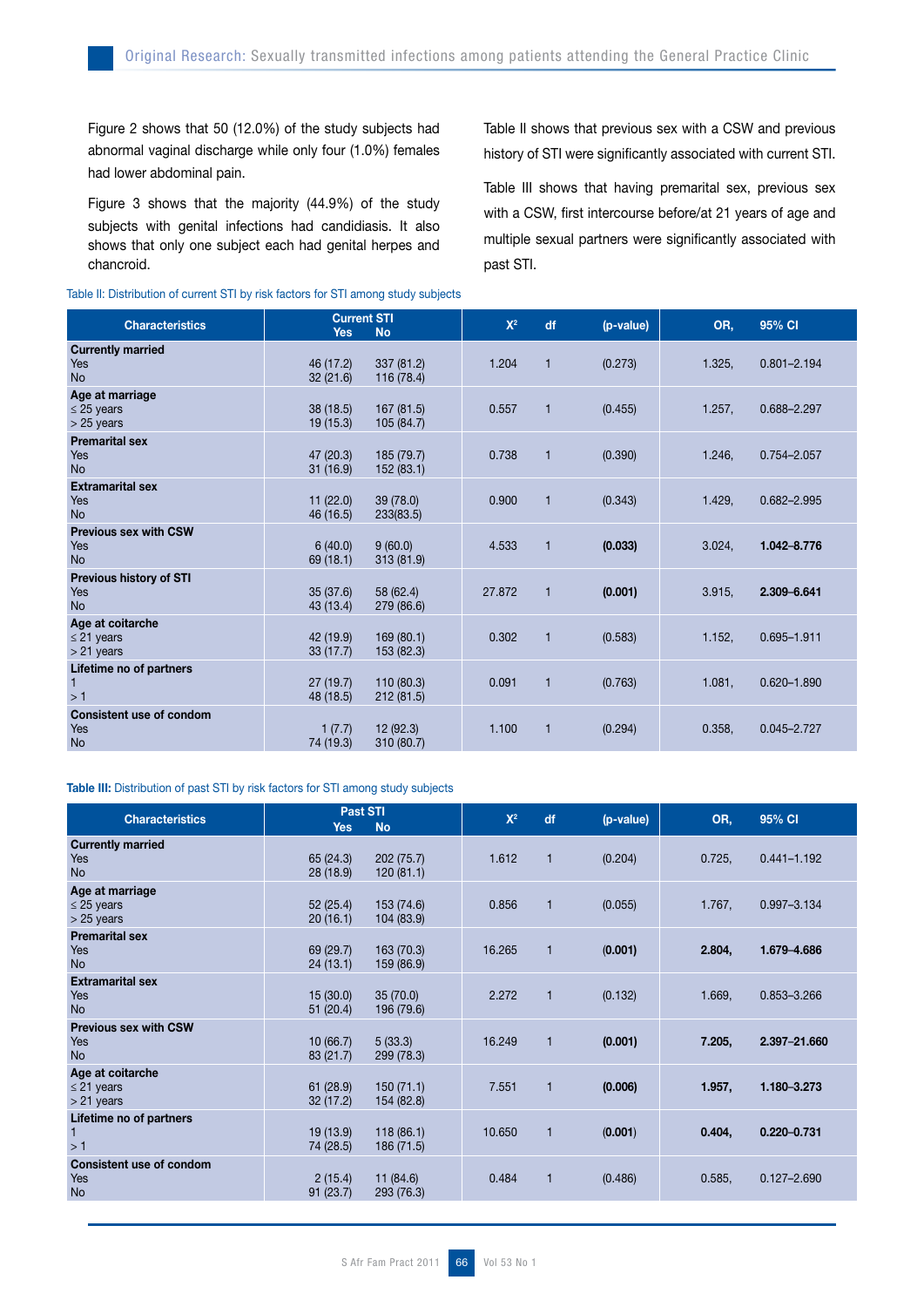#### Table IV: Distribution of lifetime STI by risk factors for STI among study subjects

| <b>Characteristics</b>                              | <b>Lifetime STI</b><br><b>Yes</b> | <b>No</b>                | $X^2$ | df           | (p-value) | OR,    | 95% CI          |
|-----------------------------------------------------|-----------------------------------|--------------------------|-------|--------------|-----------|--------|-----------------|
| <b>Currently married</b><br>Yes<br><b>No</b>        | 88 (33.0)<br>45 (30.4)            | 179 (67.0)<br>103 (69.6) | 0.255 | $\mathbf{1}$ | (0.593)   | 0.889, | 0.576-1.371     |
| Age at marriage<br>$\leq$ 25 years<br>$> 25$ years  | 71 (34.6)<br>32(25.8)             | 134(65.7)<br>92 (74.2)   | 2.000 | $\mathbf{1}$ | (0.094)   | 1.523, | 0.929-2.498     |
| <b>Premarital sex</b><br>Yes<br><b>No</b>           | 87 (37.5)<br>46 (62.5)            | 46(25.1)<br>137 (74.9)   | 7.181 | $\mathbf{1}$ | (0.007)   | 1.787, | 1.166-2.738     |
| <b>Extramarital sex</b><br>Yes<br><b>No</b>         | 20(40.0)<br>83 (29.7)             | 30(60.0)<br>196 (70.3)   | 2.072 | $\mathbf{1}$ | (0.150)   | 1.574, | 0.846-2.930     |
| Previous sex with CSW<br>Yes<br><b>No</b>           | 10(66.7)<br>120(31.4)             | 5(33.3)<br>262 (68.6)    | 8.145 | $\mathbf{1}$ | (0.004)   | 4.367, | 1.461-13.053    |
| Age at coitarche<br>$\leq$ 21 years<br>$> 21$ years | 76 (36.0)<br>54 (29.0)            | 135(64.0)<br>132(71.0)   | 2.191 | $\mathbf{1}$ | (0.139)   | 1.376, | $0.901 - 2.101$ |
| Lifetime no of partners<br>$\mathbf{1}$<br>>1       | 38(27.7)<br>92(35.4)              | 99 (72.3)<br>168 (64.6)  | 2.38  | $\mathbf{1}$ | (0.123)   | 0.700, | $0.430 - 1.130$ |
| <b>Consistent use of condom</b><br>Yes<br><b>No</b> | 2(15.4)<br>128 (33.3)             | 11(84.6)<br>256 (66.7)   | 1.839 | $\mathbf{1}$ | (0.175)   | 0.364, | 0.079-1.665     |

Table V: Linear regression analysis of current, past and lifetime STI by risk profiles for STI among study subjects

| <b>Characteristics</b>  | <b>Current STI</b> |          | Past STI |                |       | <b>Lifetime STI</b> |          |          |       |
|-------------------------|--------------------|----------|----------|----------------|-------|---------------------|----------|----------|-------|
|                         | <b>Beta</b>        |          | sig      | Beta           |       | sig                 | Beta'    |          | sig   |
| Previous history of STI | 0.195              | 3.427    | 0.001    | Not applicable |       | Not applicable      |          |          |       |
| Previous sex with CSW   | $-0.021$           | $-0.360$ | 0.719    | 0.146          | 2.538 | 0.012               | $-0.038$ | $-0.941$ | 0.347 |
| <b>Premarital sex</b>   | 0.110              | 1.237    | 0.217    | 0.185          | 2.132 | 0.034               | 0.068    | .127     | 0.260 |

Table VI: Comparison of HIV infection among subjects with GUD and/or laboratory diagnoses of STI with controls

|                    | <b>HIV status</b> |                        |          |                |    |         |
|--------------------|-------------------|------------------------|----------|----------------|----|---------|
| <b>Subjects</b>    | Positive (%)      | Negative (%)           |          | $\mathbf{Y}^2$ | df | p-value |
| $STI^*$<br>Control | 5(15.2)<br>2(6.1) | 28 (84.8)<br>31 (93.9) | 33<br>33 | 1.438          |    | (0.230) |

\*Subjects with GUD and/or laboratory diagnosis of STI were tested for HIV

Table IV shows that having premarital sex and previous sex with a CSW were significantly associated with having had STI at any time in the lifetime.

Tables II, III and IV show that a comparatively higher proportion of subjects who used condoms inconsistently had STIs compared to subjects who used condoms consistently, as well as those who had extramarital sex compared to those who did not, although these proportions were not significantly different ( $p > 0.05$ ).

Table V shows that having previous history of STI is a strong predictor of current STI among study subjects. It also shows that having had premarital sex and previous sex with a CSW are strong predictors of past STI.

Table VI shows that the proportion of HIV infection among subjects with STI was more than double that of the controls, even though the difference was not statistically significant. An STI/HIV co-infection rate of 17.9% was found.

#### **Discussion**

In this study, the prevalence of current STIs in a general practice setting was found to be 18.8%. In the second Dutch National Survey of General Practice,<sup>9</sup> 39 per 10 000 consultations were STI related. Similarly, Johnston, et al reported that the management of diagnosed STIs constituted a small part of the GP's workload in Australia.10 The higher prevalence of STIs in the present study may partly be explained by the fact that our subjects were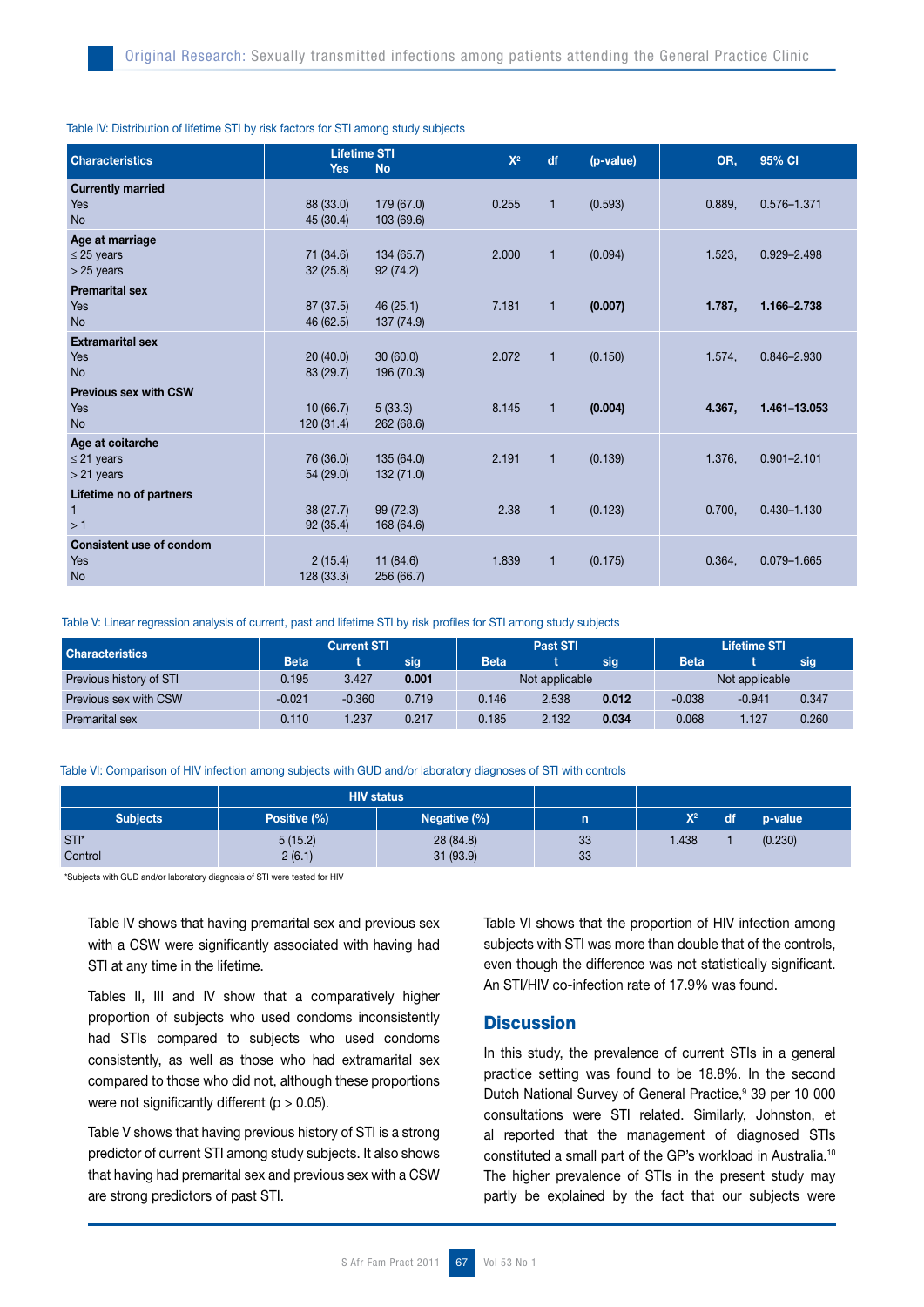screened for STIs, unlike the latter analyses which were based on primary consultations for STI-related conditions. Screening of clinically asymptomatic subjects is part of the global strategy for the prevention and control of STIs.12 In a community-based study in Southern India, a prevalence of STIs of 15.6% was reported.<sup>13</sup> The slightly higher prevalence in our study could be because the present study was hospital based. The most common syndrome in this study was vaginal discharge (12.0% of subjects) followed by urethral discharge (4.6% of subjects). Correspondingly, 1.2% had GUD syndrome while 1.0% had lower abdominal pain (LAP) syndrome. This corroborates the finding that vaginal discharge is the most common STI syndrome,<sup>14,15</sup> although a study in an STI clinic in the Mwanza region of Tanzania reported urethral discharge as the most common syndrome followed by vaginal discharge.<sup>16</sup>

In this study, the prevalence of past STI (22.4%) is higher than the prevalence of current STI (18.8%). This is expected, however, as the determination of past STI in this study puts into consideration a longer period of sexual exposure than for current STI. A study in the USA reported a lower past STI prevalence of 12% but this was over the three months preceding the study.17 Lifetime STI prevalence in the current study was correspondingly high (32%). Lawoyin and Walker<sup>18</sup> reported a lower prevalence of lifetime STI of 22.1% in a community-based study. The high prevalence of current, past and lifetime STI in this study signifies the need to intensify efforts aimed at the control of STIs in the study locality. Effective control of STIs becomes vitally important, since STI has been recognised as an independent risk factor for transmitting and acquiring HIV infection. Only 6.8% of the subjects in this study had laboratory evidence of STI. This prevalence is remarkably lower than the prevalence of current STI of 18.8% by syndromic diagnosis. This finding corroborates the earlier finding that the prevalence of STI with the WHO syndromic algorithm using common signs and symptoms to guide presumptive treatment is higher than that from laboratory reports, especially poorly resourced communities where diagnostic facilities are limited, as in this study community.19 It has also been found that most of the self-reported genital symptoms could not be linked to a laboratory-detected STI.<sup>13,20</sup> Nevertheless, in this study, the inability to establish a laboratory diagnosis of chlamydia, chancroid, herpes and lymphogranuloma infections could have contributed to the lower microbiological prevalence. This further highlights the usefulness of syndromic diagnosis where laboratory facilities are grossly inadequate. There was no subject with gonorrhea diagnosed either on clinical grounds or by the laboratory method. Similarly, none of the subjects had laboratory evidence of syphilis. This may be partly because, with the advent of potent antibiotics, the prevalence of bacterial and treponemal STIs had declined.<sup>21</sup> Another possible explanation could be that the low sensitivity of the VDRL test used for screening for syphilis in this study gives high false negative results.<sup>22</sup> Except for studies done in STI clinics or among people involved with transactional sex, recent studies in Nigeria had reported low prevalence of *Neisseria Gonorrhoeae* infections (0.7% in a communitybased study and 1.3% in a hospital-based study).<sup>23,24</sup> A similarly low prevalence (1.7%) was reported for treponema pallidum infection.<sup>4,24</sup> In this study, on both clinical and laboratory grounds, *Candida Albicans* was the most common pathogen, followed by *Trichomonas Vaginalis.* The majority of prevalence studies in Nigeria also reported similar findings.23–26 A similar pattern was also identified by Fonck et al in Kenya.<sup>27</sup> Behets et al<sup>8</sup> and Kafi et al,<sup>28</sup> however, found that bacterial vaginosis was the most common problem among women with vaginal discharge syndrome in Madagascar and Sudan respectively.

Having multiple sexual partners is a known sexual risk factor for STIs. This sexual behaviour was found to be significantly associated with STI in this study. A similar association had been reported that by several studies.<sup>6,29</sup> Mostafa and Roshdy<sup>6</sup> reported multiple sexual partners in the preceding year, five years or during a lifetime carried a risk for the acquisition of genital infections. They also found that having multiple sexual partners was a significant predictor of genital infections.<sup>6</sup> Tanfer, Cubbins and Billy<sup>30</sup> established in their study that the likelihood of an STI dramatically increases with lifetime number of sex partners when compared to subjects who had only one partner: those with two to three partners were five times more likely to have had an STI and the odds were as high as 31:1 for those who reported 16 or more partners. A study by Ekanem et al among highrisk commercial bus drivers and motor park attendants in Lagos, Nigeria, found that more than two-thirds (74.3%) of the men had multiple sex partners and many of them had had STI at one time or another.<sup>31</sup> In the present study, having premarital sex was not only significantly associated with STI, but it was found to be a strong predictor of STI. A higher proportion of subjects that had extramarital sex had STI compared to subjects who had no extramarital sex in this study. Those who had premarital or extramarital sex are more likely to have started sexual intercourse early and hence more likely to have multiple or casual sexual partners and less likely to use condoms consistently.<sup>32</sup>

First intercourse before or at 21 years of age was significantly associated with STI in this study. Zelee et al<sup>5</sup> observed that the age at sexual debut was an important predictor of extramarital relationships. Mostafa and Roshdy<sup>6</sup> also stated that in communities where it is relatively acceptable for women to have extramarital partners, there is a strong association between early coitarche and the acquisition of genital infections. Adih and Alexander<sup>33</sup> observed that an earlier age of coitarche is likely to lead to an increased lifetime number of sexual partners, a lower probability of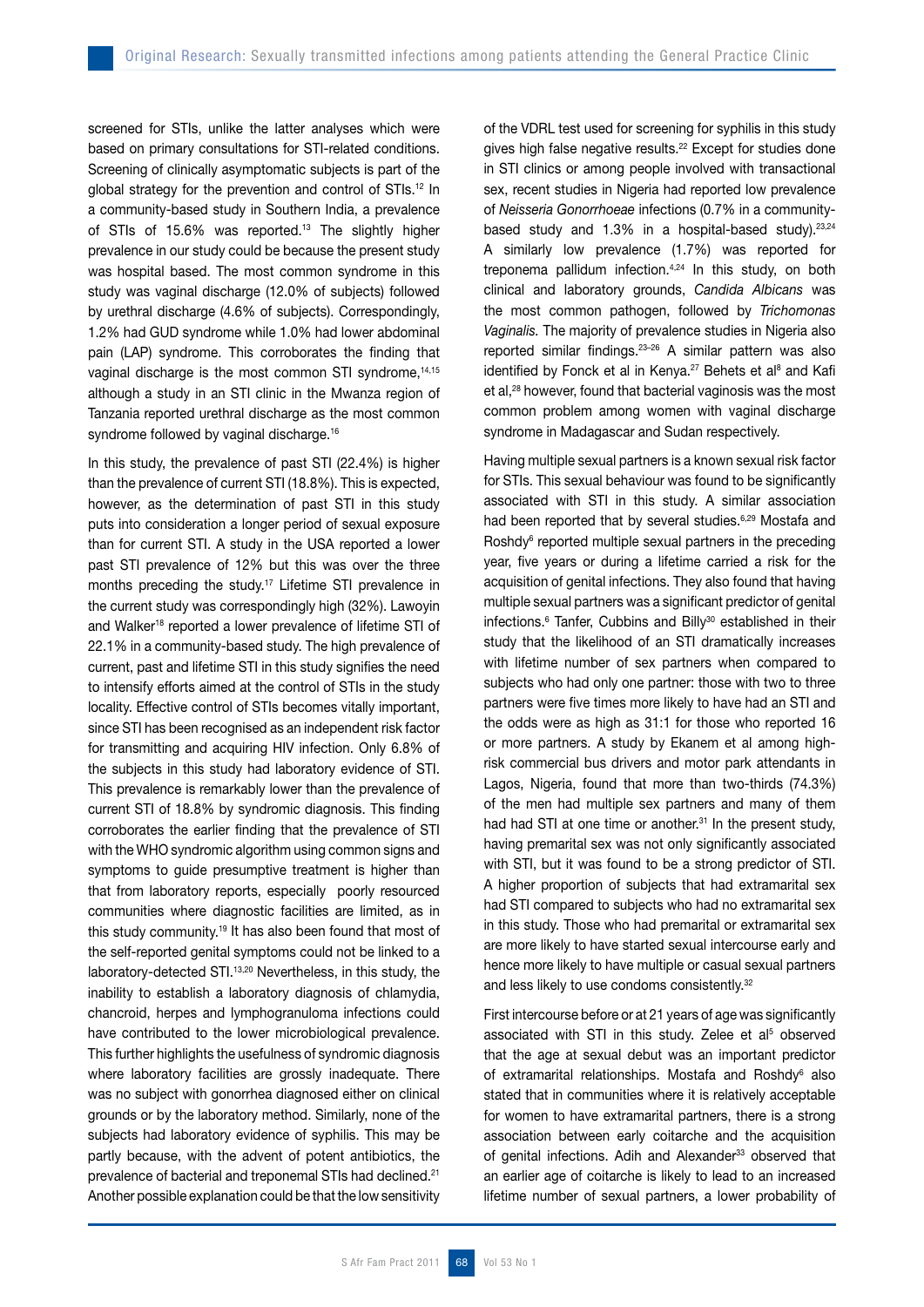using modern contraceptive methods and an increased chance of infection with HIV or other STI. The likelihood of having multiple sexual partners was found to be influenced by early age of coitarche, which in turn was associated with premarital and/or extramarital sex. A past history of STI has been reported to be significantly associated with future or current acquisition of STIs.7,34 Past STI was a significant predictor of current STI in this study. Fortenberry et al<sup>34</sup> noted that STI frequently followed a previous STI.

Singles are said to be at increased risk of STI compared to married people.<sup>35</sup> In this study, being unmarried was not associated with STI. Even when the widowed, separated and divorced were classified as currently unmarried based on high-risk sexual behaviour to satisfy sexual desire, 35 no significant relationship with STI was found. The age at marriage had no association with STI in this study. In contrast, Mostafa and Roshdy<sup>6</sup> found a significant association between genital infections and later age at marriage.

In this study, a significant association was found between STI and previous sex with commercial sex workers, in keeping with the finding of high prevalence of STIs among commercial sex workers reported in the literature.6,8,34 This finding is not unexpected as commercial sex workers survive on their ability to acquire multiple sex partners. In particular, women who are married to men who visited commercial sex workers are at high risk.27–29 In this study, a higher proportion of subjects who used condoms inconsistently had STI compared to subjects who used condoms consistently. Regular condom use had been found to greatly reduce the risk of STI transmission.<sup>2,36</sup> The WHO.<sup>37</sup> recognising this, makes increased condom use an important goal for those working in the area of STI prevention. Knodel and Pramualratana<sup>38</sup> suggest that temporary use of condoms can be helpful in preventing the spread of STI but only consistent long-term use can be effective against the transmission of HIV.

STIs have been recognised as independent risk factors for the acquisition of HIV.<sup>6,23</sup> Both ulcerative and non-ulcerative STIs have been found to increase the risk of sexual spread of HIV. In this study the frequencies are low: the proportion of HIV infection among subjects with STI was more than double that of the controls. This suggests an increased risk of HIV infection among people with STI, in agreement with the WHO<sup>37</sup> that there is a strong correlation between the spread of conventional STIs and HIV transmission. A similar finding was reported by Kehinde and Lawoyin,<sup>4</sup> who found a high STI/HIV co-infection rate of 30%. A lower STI/HIV coinfection rate of 17.9% was found in this study. The higher co-infection rate in the study done by Kehinde and Lawoyin was found in an STI clinic noted for high prevalence of STI. This finding further highlights the need for consistent use

of condoms. It is based on this consideration that UNAIDS uses the rate of condom use with non-regular partners as one of the key prevention indicators to monitor the progress of HIV control programmes.<sup>2</sup> Despite a high prevalence of STIs and risky sexual behaviours in the study population, consistent condom use was abysmally low. Thus consistent use of condoms should be rigorously promoted in the study population to lower the prevalence of STI and reduce the transmission of HIV in particular.

In conclusion, this study has shown a relatively high prevalence of STIs. Previous history of STI, multiple sexual partners, transactional sex, coitarche by age 21 and premarital sex were found to be associated with STI in this study. The control measures for STI should target these risky sexual behaviours in the study community and similar communities. Targeting high-risk individuals such as commercial sex workers, their clients and adolescents is an important STI control strategy. The finding of a high proportion of subjects with co-infection of HIV/STI in this study further indicates the need for appropriate and acceptable control programmes. In view of the fact that STIs and sexual behaviours have been found to be independently associated with HIV transmission, there is a great need for effective control of STIs to reduce HIV transmission. Focused health education and proper counselling to change risky sexual behaviours constitute important STI control measures in addition to early recognition and prompt and adequate treatment. The GP has an important role to play in all three these STI control strategies.

### Acknowledgements

The authors wish to thank the Obafemi Awolowo University Teaching Hospitals' Complex, Ile-Ife, Nigeria, for permitting the study. The contributions of Drs IT Ezeoma and IS Bello are also acknowledged.

#### **Declarations**

Authors' contributions: SSO and EAA-K designed the study protocol; SSO carried out the clinical assessment; SSO and EAA-K carried out the analysis and interpretation of data; SSO, EAA-K and OOO drafted the manuscript. All authors read and approved the final manuscript. SSO and EAA-K are guarantors of the paper.

Ethics approval: Ethical clearance was provided by the Ethics Committee of the Obafemi Awolowo University Teaching Hospitals' Complex, Ile-Ife, Nigeria. Free and informed consent was obtained from patients included in this study.

Conflict of interest: The authors have no conflict of interest concerning the work reported in this paper.